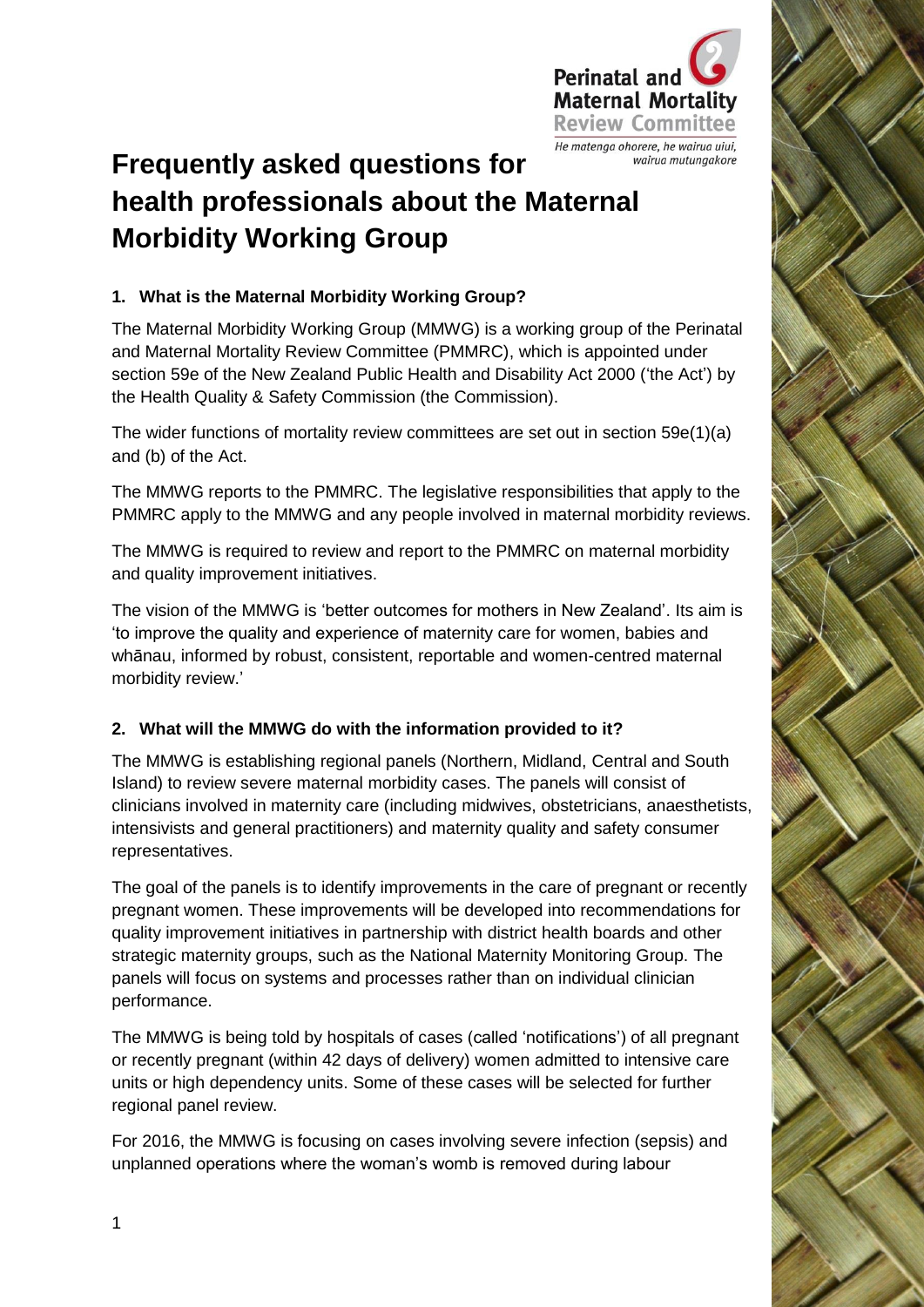(peripartum hysterectomy). Approximately 60 maternal morbidity cases across New Zealand are expected to be reviewed each year.

The MMWG will publish its findings in a chapter in the PMMRC's annual report. The chapter will include numbers of notifications, themes from reviews, potential quality improvement initiatives, examples of high-quality care and stories about women's experiences.

# **3. What is the MMWG's authority to ask for information?**

Under Clause 2 of Schedule 5 of the Act, the mortality review committees (including the PMMRC, of which MMWG is a subgroup) are given the legal power to 'by notice in writing to any person, require the person to give the committee information in the person's possession, or under the person's control, and relevant to the performance by the committee of any of its functions'. Examples of information the MMWG is empowered to request under Clause 2(2) include 'patient records, clinical advice and related information'.

## **4. But isn't this a breach of the Privacy Act?**

No, because of Clause 2 of Schedule 5 of the Act, people can provide the information the MMWG asks for without breaching the Privacy Act 1993 or the Health Information Privacy Code 2004. This is because section 7(1) of the Privacy Act specifies that, despite the rules in that Act that limit the disclosure of personal information, another Act (eg, the New Zealand Public Health and Disability Act 2000) may authorise the disclosure of personal information.

Only members and agents of the MMWG will have access to the identifiable information provided. These agents are bound by a confidentiality agreement and will be fined up to \$10,000 and receive professional disciplinary action if they disclose identifiable information (in accordance with section 59e of the Act). The MMWG also has strict security processes for handling and storing information, whether electronic or in hard copy.

To safeguard individuals' information, the MMWG is limited in what it can do with the information it is provided. Schedule 5 of the Act sets out very tight confidentiality obligations of mortality review committees and their working groups. The MMWG will not use the information provided to it in any manner that could identify any individual (clinicians or patients).

### **5. Is the MMWG or are professionals obliged to inform the family/whānau of the woman whose case is being reviewed?**

No. The Act does not expressly require or prohibit contacting the women or their family/whānau to tell them of the review.

The MMWG will attempt to contact each woman whose case is selected for review to give her the opportunity to share her experience. The MMWG values the woman's story because it provides context to the care she received. This contact will be made